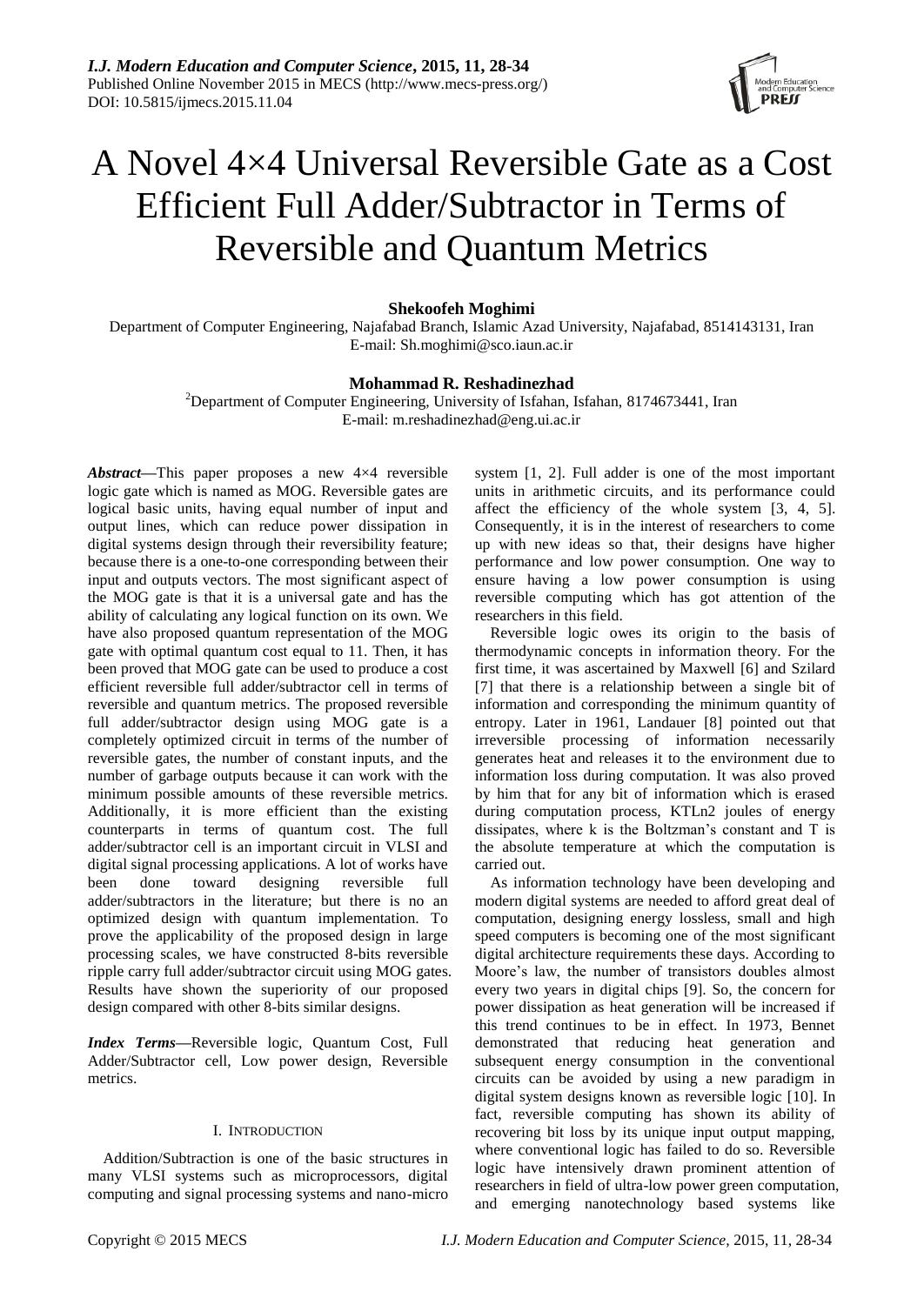quantum computers [11,12]. Quantum computers are dramatically small and fast devices which benefit from very different information components known as qubits corresponding to the conventional logical bit values 0 and 1. Because any operation performed on qubits is reversible in nature, quantum computer should be constructed by using primary reversible elements such as reversible and quantum gates [13].

In this paper, we have suggested a novel  $4 \times 4$  universal reversible gate known as MOG which is able to produce the output result of any Boolean function. The quantum equivalent circuit of the MOG gate has also been proposed with the minimum cost of 11 in this work. Furthermore, the proposed gate has been utilized to design one-bit reversible full adder/subtractor cell optimizing reversible and quantum parameters like number of reversible gates, number of constant inputs, number of garbage outputs and the quantum cost as minimum as possible.

In order to prove the efficacy of the proposed design in large scale of digital computing, we have tried to construct an eight bits reversible full adder/subtractor using ripple carry method in which each stage is composed of only one proposed MOG gate as an optimized full adder/subtractor unit. The proposed reversible combinational circuits can be used in designing low power and cost efficient reversible and quantum ALUs, multipliers, dividers and other digital building blocks.

The organization of the paper is as follows: First, the preliminary definitions and basic concepts about reversible logic are discussed in section 2 named as fundamentals part. Section 3 deals with the survey of the existing works in the literature. In section 4, the proposed reversible gate and circuits are presented and discussed in details. Then, results and discussion part, denoted as section 5, includes the comparative results shown in tables as an evidence for superiority of our proposed works in comparison with its existing counterparts in terms of various reversible and quantum metrics. And finally, the conclusion part, which is section 6, summarizes the paper.

#### II. FUNDAMENTALS

The block diagram of an  $n \times n$  reversible logic gate has been shown in Fig. 1. It has the equal numbers of input and output lines. There is also a one-to-one corresponding between its input vector  $I_v = (I_0, I_1, ..., I_{n-1})$  and output vector  $O_V = (O_0, O_1, ..., O_{n-1})$  which causes a reversible gate to be able to recover the input states from the observed output results, and vice versa  $(I_v \leftrightarrow O_v)$  [14]. Because of this one-to-one mapping among input and output patterns, there is not any bit lost and energy is conserved; hence, no heat is dissipated during computation by means of these gates.

From the point mentioned above, it can be understood that if a circuit is designed using reversible gates, that circuit would be reversible and information lossless. However, synthesis of a logical circuit composed of reversible gates extremely differs from the conventional one because feedback and fan-out paths are forbidden in realization of such circuits [15].



Fig.1. Block diagram of an n×n reversible gate.

In addition, there are some significant cost metrics in the design of a reversible circuit such as the number of reversible gates, the number of constant inputs, the number of garbage outputs and the quantum cost [16]. In order to design a cost efficient and optimized reversible circuit, the primary goal should be focused on minimizing the mentioned parameters as much as possible. The garbage outputs are those output lines which do not perform any useful operation for further computations. In fact, they are just added to the circuit in order to maintain its feature of reversibility. Additionally, constant inputs are lines exist in the input side of a reversible design, which are fixed to a certain logical value 0 or 1, just to serve the desired functionality of the circuit. The quantum cost of a reversible circuit is measured by counting the primitive  $1 \times 1$  and  $2 \times 2$  quantum gates like NOT, CNOT, CV, and CV $\dagger$  [17]. In fact, there are three 1×1 quantum gates which can be applied on a qubit as basic operations in quantum computers and represented by  $(1)$ ,  $(2)$  and  $(3)$ as NOT, V, and V† matrices, respectively.

$$
NOT = \begin{pmatrix} 0 & 1 \\ 1 & 0 \end{pmatrix} \tag{1}
$$

$$
V = \frac{i+1}{2} \begin{pmatrix} 1 & -i \\ -i & 1 \end{pmatrix}
$$
 (2)

$$
V \dagger = \frac{1 - i}{2} \begin{pmatrix} 1 & i \\ i & 1 \end{pmatrix}
$$
 (3)



Fig.2. Quantum equivalent circuits of primary reversible gates: (a) 1×1 NOT gate, (b) 2×2 CNOT gate, (c) 2×2 CV gate, and (d) 2×2 CV† gate.

If a qubit of information passes through above gates, then that qubit transforms according to the mentioned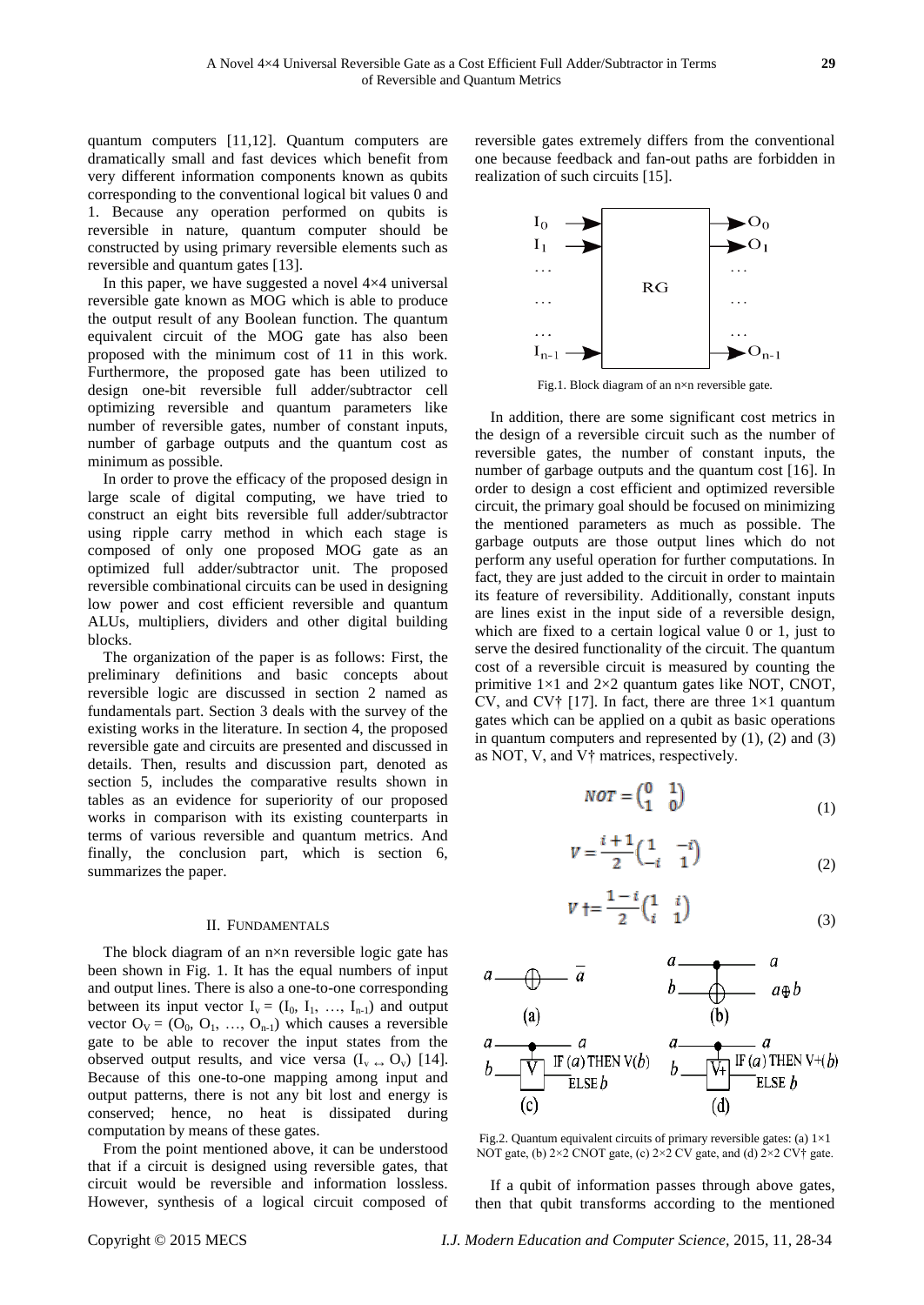matrices. The quantum cost of these  $1 \times 1$  reversible gates is assumed to be 0. However,  $2 \times 2$  reversible gates such as CNOT, CV, and CV† can be built by another inputs as a control line. In such gates, the inputs are passed through the gate on condition that the control input is equal to 0. In contrast, if the control signal is 1, then another input transforms based on mentioned unitary matrices (Fig. 2). These  $2 \times 2$  reversible gates has the quantum cost of 1.

#### III. LITERATURE SURVEY

A number of various reversible gates having different number of input output bits and quantum cost exist in the literature such as  $3 \times 3$  Fredkin [18],  $3 \times 3$  TR [19],  $4 \times 4$ HNG [20], and  $3 \times 3$  Peres gates [21], etc. the quantum cost of mentioned gate are 5, 4, 6, and 4, respectively. As an example, the quantum representation of Fredkin gate has been depicted in Fig. 3 including 5 elementary quantum gates; and thus its quantum cost equals to 5.



Fig.3. Quantum representation of Fredkin with quantum cost of 5.

Significant contributions have been made in the literature towards constructing reversible logical circuits including combinational and sequential building blocks by using reversible gates. One of the versatile and highly used combinational logic units is full adder/subtractor. A lot of works have been done on designing reversible full adder/subtractor units in recent years. For instance, in [22] authors have proposed three different designs for one-bit reversible full adder/subtarctor using existing reversible gates such as Feynman[23], Fredkin, TR and Peres gates; then they have tried to make three eight-bits ripple carry adder/subtractor using their proposed one-bit circuits. However, their proposed works includes large number of gates, constant inputs and garbage outputs with high quantum cost in some of the cases. Two other structures for reversible full adder/subtarctor cell were introduced in [24] which need high quantity of reversible and quantum metrics. Kaur and Kaur [25] have also suggested another design of full adder/subtractor unit in one-bit and eightbit scales with ripple carry method which involve high amount of reversible and quantum parameters and are not a cost efficient design. According to our knowledge obtained by the literature review, there is no an optimized reversible full adder/subtractor cell with the lowest possible number of reversible gates, constant inputs, and garbage outputs which provides the quantum implementation with sufficient quantum cost.

#### IV. PROPOSED DESIGN

This section consists of two parts. At the first part, we have introduced a novel 4×4 reversible gate and then at the second part, the ability of the proposed gate to work as some logic and arithmetic units will be proved.

#### *A. Novel 4×4 Reversible MOG Gate*

Our proposed reversible gate consists of 4 input and 4 output wires and is called MOG. The block diagram of this gate with its outputs functions has been illustrated in Fig. 4. The letters  $(A', B', C', and D')$  are used to symbolize the signals which are applied to the gates as input logical values; however 'P', 'Q', 'R', and 'S' are considered as output bits and calculated based on determined functions in output lines.



Fig.4. The block diagram of proposed 4×4 reversible MOG gate.

In addition to equal numbers of input and output lines, the reversibility feature of the proposed gate is needed to be proved through its truth table. As the results, we have looked into the all 16 possible patterns of inputs and output vectors belong to MOG gate in Table 1. A one-toone correspondence between input and output vectors in this table obviously indicates that our proposed MOG gate is reversible since it maps each input pattern to an individual output pattern.

Table 1. Truth Table of the Proposed  $4\times4$  MOG Gate

| <b>Inputs</b>  |                |                       | Outputs        |                |                |                  |                  |
|----------------|----------------|-----------------------|----------------|----------------|----------------|------------------|------------------|
| A              | B              | $\mathcal{C}_{0}^{0}$ | D              | P              | Q              | $\boldsymbol{R}$ | $\boldsymbol{S}$ |
| $\overline{0}$ | $\overline{0}$ | $\overline{0}$        | $\overline{0}$ | $\overline{0}$ | $\overline{0}$ | $\overline{0}$   | $\overline{0}$   |
| $\overline{0}$ | $\overline{0}$ | $\overline{0}$        | 1              | $\overline{0}$ | $\overline{0}$ | $\overline{0}$   | 1                |
| $\overline{0}$ | $\overline{0}$ | 1                     | $\overline{0}$ | $\overline{0}$ | 1              | $\overline{0}$   | $\overline{0}$   |
| $\overline{0}$ | $\overline{0}$ | 1                     | 1              | $\overline{0}$ | 1              | 1                | $\theta$         |
| $\theta$       | 1              | $\theta$              | $\theta$       | $\theta$       | 1              | $\overline{0}$   | 1                |
| $\overline{0}$ | 1              | $\overline{0}$        | 1              | $\overline{0}$ | 1              | 1                | 1                |
| $\overline{0}$ | 1              | 1                     | $\overline{0}$ | $\overline{0}$ | $\overline{0}$ | 1                | $\overline{0}$   |
| $\overline{0}$ | 1              | 1                     | 1              | $\overline{0}$ | $\theta$       | 1                | $\mathbf{1}$     |
| 1              | $\overline{0}$ | $\overline{0}$        | $\overline{0}$ | $\mathbf{1}$   | 1              | $\overline{0}$   | $\overline{0}$   |
| 1              | $\theta$       | $\theta$              | 1              | 1              | 1              | $\overline{0}$   | $\mathbf{1}$     |
| 1              | $\theta$       | 1                     | $\overline{0}$ | $\mathbf{1}$   | $\theta$       | 1                | $\overline{0}$   |
| 1              | $\overline{0}$ | 1                     | 1              | 1              | $\overline{0}$ | $\overline{0}$   | $\overline{0}$   |
| 1              | 1              | $\overline{0}$        | $\overline{0}$ | 1              | $\overline{0}$ | 1                | 1                |
| 1              | 1              | $\overline{0}$        | 1              | $\mathbf{1}$   | $\theta$       | $\overline{0}$   | 1                |
| 1              | 1              | 1                     | $\overline{0}$ | 1              | 1              | 1                | $\overline{0}$   |
| 1              | 1              | 1                     | 1              | 1              | 1              | 1                | 1                |

We have also proposed a quantum equivalent representation for MOG gate in Figure 5. The quantum cost of this circuit is assumed to be 11 because it is composed of 2 CNOT, one Fredkin and one Peres gate [16].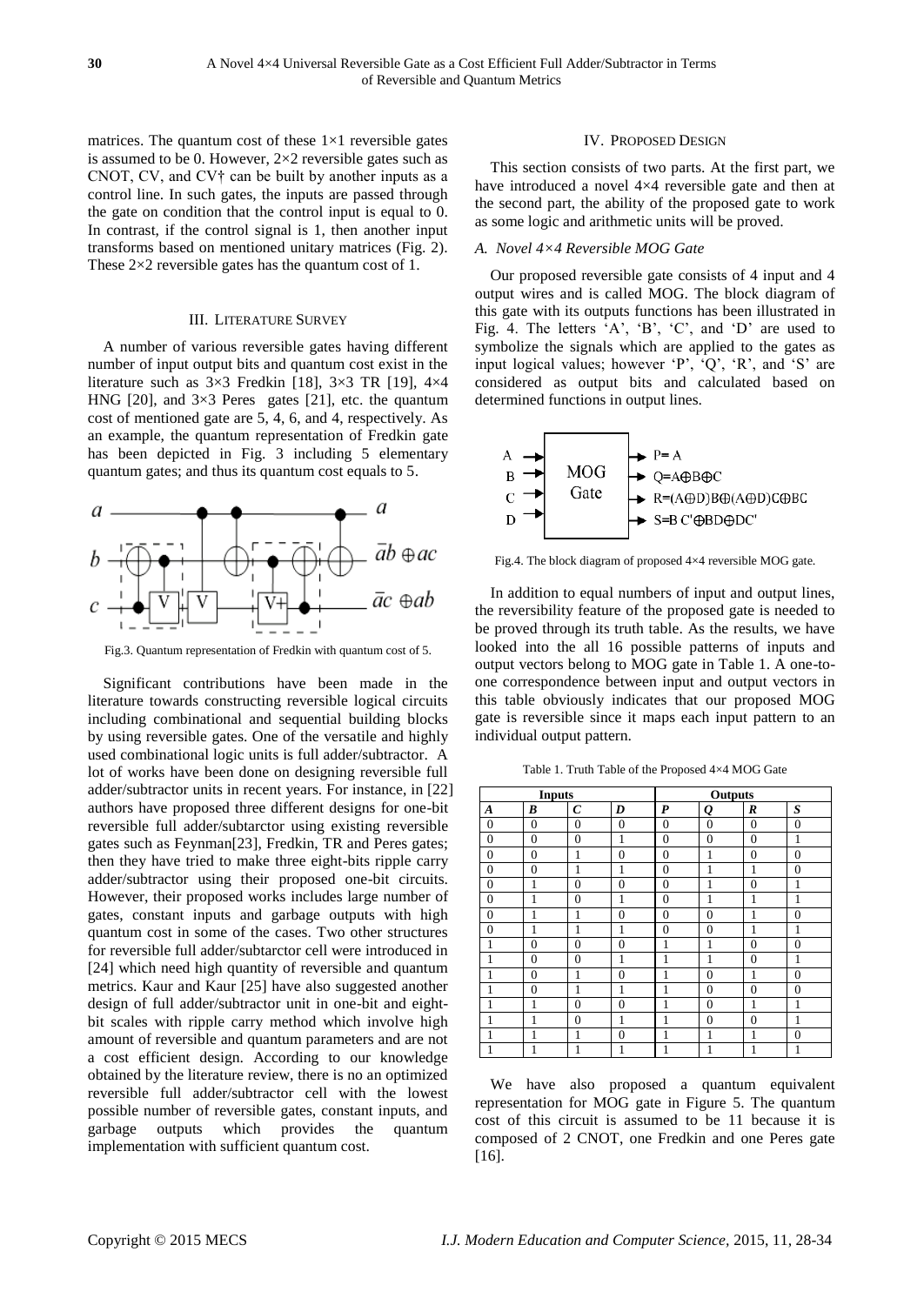

Fig.5. The quantum realization of proposed 4×4 MOG gate

#### *B. Applications of the Proposed MOG Gate*

The following subsections present some evidences about the ability of putting our proposed MOG gate into different operation as logic and arithmetic units. We have confirmed that the MOG gate is suited to work as a universal gate, half adder/subtractor, full adder/subtractor, and also can be applied in constructing large scale arithmetic blocks like 8-bits ripple carry full adder/subtractor digital unit.

#### *1) MOG as a universal logic gate*

It can be seen from Fig.6 that the proposed 4×4 MOG gate can implement various classical logic operations such as AND, OR, XNOR, NOT and COPY. According to the fact that NOR gate is a universal logic gate and NOR function can be realized by means of our proposed gate (since it can produce both OR and NOT functions), any Boolean function can be implemented using MOG. Consequently, it is hereby declared that the proposed  $4\times4$ MOG gate is a universal reversible logic unit. This is shown in Fig. 6.

#### *2) MOG gate as a half adder/subtractor*

In addition to its functionality as a universal gate, the MOG gate can play the rule of half adder/subtractor digital block, as it has been demonstrated in Fig.7. Providing that two bits 'A' and 'B' are used as input data, which the operations is supposed to be carry out on, the "Sel" signal would determine whether add or subtract. In fact, if "Sel" is equal to 0, the MOG gate can work as a half adder; on the other hand, in the case of Sel=1, it will perform subtraction operation. Another input line in this gate is fixed to the '0' logical value and considered as constant input. The output results specify as "Sum" and "Carry Out" bits for half adder and also "Diff" and "Borrow Out" bits for half subtractor in the output lines of the MOG gate. However, the rest of the output lines are not used in any further computation; so they are named g1 and g2 as garbage outputs.

#### *3) MOG gate as a one-bit full adder/subtractor*

The full adder/subtrctor unit is a versatile circuit in computer systems architecture and digital signal processing applications. In fact, this combinational logic unit can be used to build other primitive digital building blocks such as multipliers and dividers. Since this digital circuit is placed in the critical path of all processors, designing a cost efficient full adder/subtractor can cause a better performance of complex digital systems. Hence, in this part, we have tried to introduce a novel cost efficient and completely optimized full adder/subtractor in terms of reversible and quantum metrics only by using our proposed 4×4 reversible MOG gate. The proposed one-bit reversible full adder/subtractor is as shown in Fig. 8. Three input bits (A, B, and Cin) are feed to the input lines of the MOG gate and thus the results calculated based on input data are represented by "Sum/Diff" and "Carry/Borrow Out" in form of two individual bits on the output side of the gate. The control input signal, which is labeled as "Sel", differentiates the addition and subtraction functionalities of this structure. It means that if the "Sel" signal is equal to low logical value, the MOG gate performs addition operation. In contrast, for high logical value of "Sel", the structure would act as a subtractor unit. The number of constant input is zero, which is the most ideal and desirable quantity of this parameter for any reversible circuit; furthermore, the number of garbage outputs is 2, represented by g1 and g2, which is impossible to be optimized more than this amount for a reversible design with this functionality. Since the proposed structure used only one MOG gate, the quantum cost of the proposed reversible one-bit full adder/subtractor is 11. We claim that the proposed structure is an absolutely optimized full adder/subtractor cell in terms of reversible metrics since it has the lowest



Fig.6. Implementation of various logical functions by using proposed 4×4 MOG gate as a universal reversible gate: (a) NOT and COPY, (b)AND and OR, (c) XNOR and AND.

possible number of reversible gates, constant inputs and garbage outputs. Also to the best of our knowledge, there is no an optimized similar structure in terms of mentioned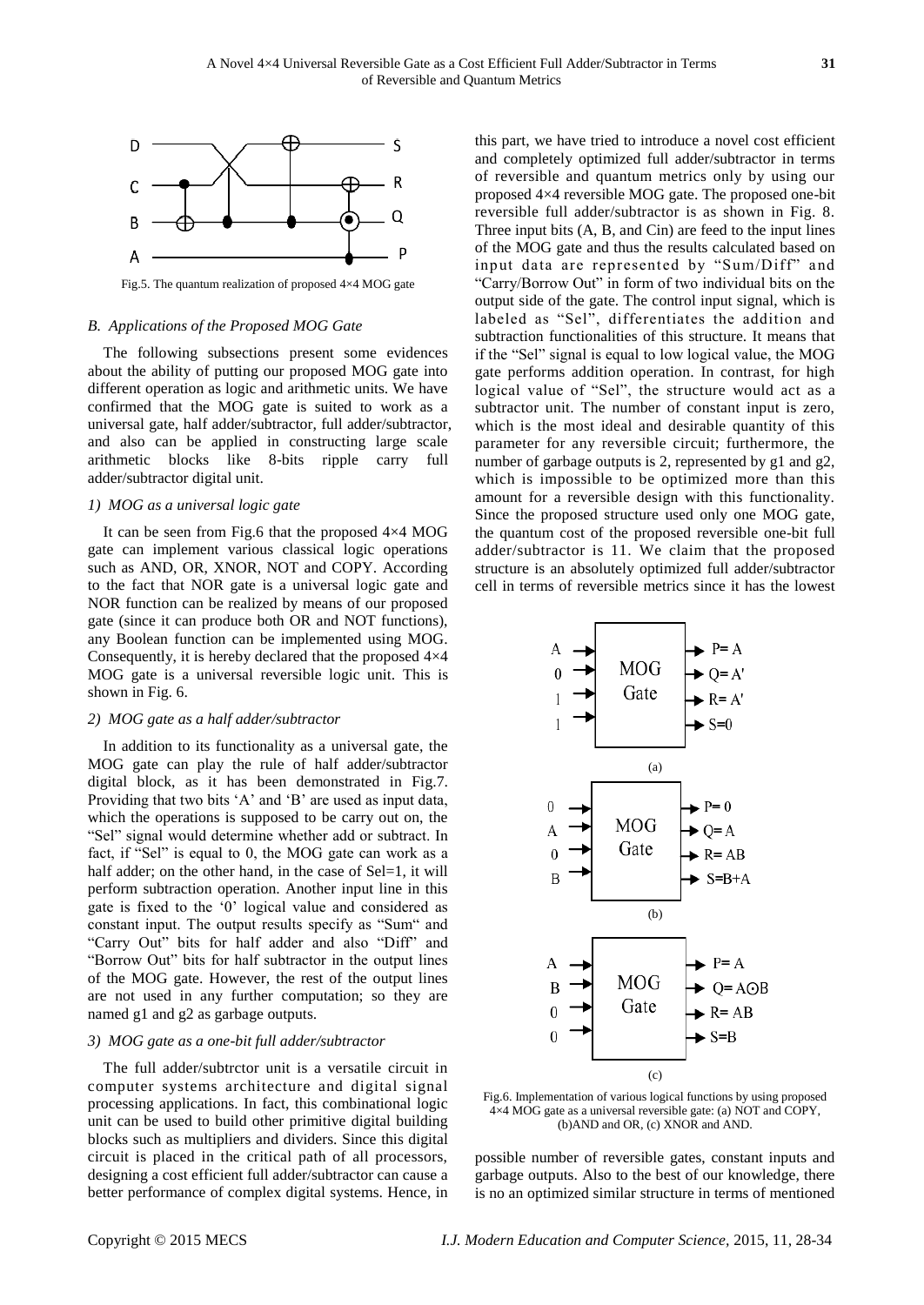reversible metrics having the quantum equivalent circuit with the quantum cost lower than 11 in the literature. As the result, the proposed reversible circuit is undoubtedly a cost efficient and optimized full adder/ subtractor cell which can be utilized in constructing low cost reversible and quantum processing units (Fig.8).



Fig.7. The proposed 4×4 reversible MOG gate as a half adder/subtractor.



Fig.8. The proposed 4×4 reversible MOG gate as a one-bit full adder/subtractor cell.

*4) Designing an 8-bit reversible ripple carry full adder/subtractor* 



Fig.9. The proposed 8-bits reversible ripple carry full adder/subtractor using MOG gates.

Considering that the proposed one-bit reversible full adder/subtractor could achieve to the optimized number of gates, constant inputs and garbage outputs and also has moderately good quantum cost, we have extended it to the larger scale of computing in form of an 8-bit reversible ripple carry full adder/subtractor according to the Fig. 9. Here, the two 8-bit binary inputs are represented by A0 to A7 and B0 to B7. In addition, the "Sel" signal is used to distinguish 8-bits addition or 8-bits subtraction functions with its logical value equals to 0 or 1, respectively. The carry/borrow signals are obtained after executing the addition/subtraction operations and represented as C/B0 to C/B7 which are conducted from each stage of computing to the next one in the proposed 8-bit ripple carry structure. However, the final 9-bit binary number, which is calculated using the proposed

structure, is ascertained by S/D0 to S/D7 and C/B as the output result. The implementation of proposed circuit requires eight full adder/subtractor cells (eight numbers of MOG gate as one bit full adder/subtractor) which results in producing 0 constant inputs, 16 garbage outputs and the quantum cost of 88. This implementation is shown in Fig.9.

#### V. RESULTS AND DISCUSSIONS

In this section, a comparison between our proposed design and their existing counterparts have been introduced and illustrated. The results are shown in some comparative tables and diagrams. Then, we discussed the results and prove the superiority of the proposed reversible circuits in terms of quantum and reversible metrics against the other similar reversible structures existed in the literature.

Table 2 and Fig.10 shows the results that are obtained by evaluating our proposed one-bit reversible full adder/subtractor unit using MOG gate versus other similar designs introduced in [17, 19, 20]. Obviously, it is evident that our proposed structure includes the lowest numbers of reversible gates, constant inputs and garbage outputs among all the existing counterparts.

Table 2. Comparative results between proposed one-bit reversible full adder/subtractor and the existing counterparts in terms of number of reversible gates, number of constant inputs, number of garbage outputs, and the quantum cost

|                    | Reversible and quantum metrics |                              |                              |                 |  |  |
|--------------------|--------------------------------|------------------------------|------------------------------|-----------------|--|--|
| Designs            | No. of<br>reversible<br>gates  | No. of<br>constant<br>inputs | No. of<br>garbage<br>outputs | Ouantum<br>cost |  |  |
| Design $1$ [17]    |                                | 3                            | 5                            | 21              |  |  |
| Design $2$ [17]    |                                |                              | 3                            | 14              |  |  |
| Design $3$ [17]    |                                |                              | 3                            | 10              |  |  |
| Design $1$ [19]    | 8                              | 5                            |                              | 28              |  |  |
| Design $2$ [19]    | 10                             | 5                            | 8                            | 24              |  |  |
| Design [20]        | 3                              | $\mathcal{D}$                |                              | 18              |  |  |
| Proposed<br>Design |                                |                              | 2                            |                 |  |  |

In fact, the proposed structure could bring the number of constant inputs, the number of reversible gates, and the number of garbage outputs to the less desirable amounts equal to 0, 1, and 2, respectively. It has also the minimum quantum cost compared to all the counterparts except the design 3 in [17]. Although the proposed one-bit reversible full adder/subtractor cell in [17] has obtained the quantum cost advantage of just 1 compared to the proposed design in this paper, it is not able to compete with our proposed design in terms of other reversible metrics such as the number of constant inputs, the number of garbage outputs, and the number of reversible gates; because our proposed one-bit reversible full adder/subtractor cell has been designed with the main goal of optimizing all the significant criterion in reversible logic and quantum metrics without imposing any high cost to the other parameters. In fact, the proposed structure has impartially established appropriate proportions for all the comparative parameters as much as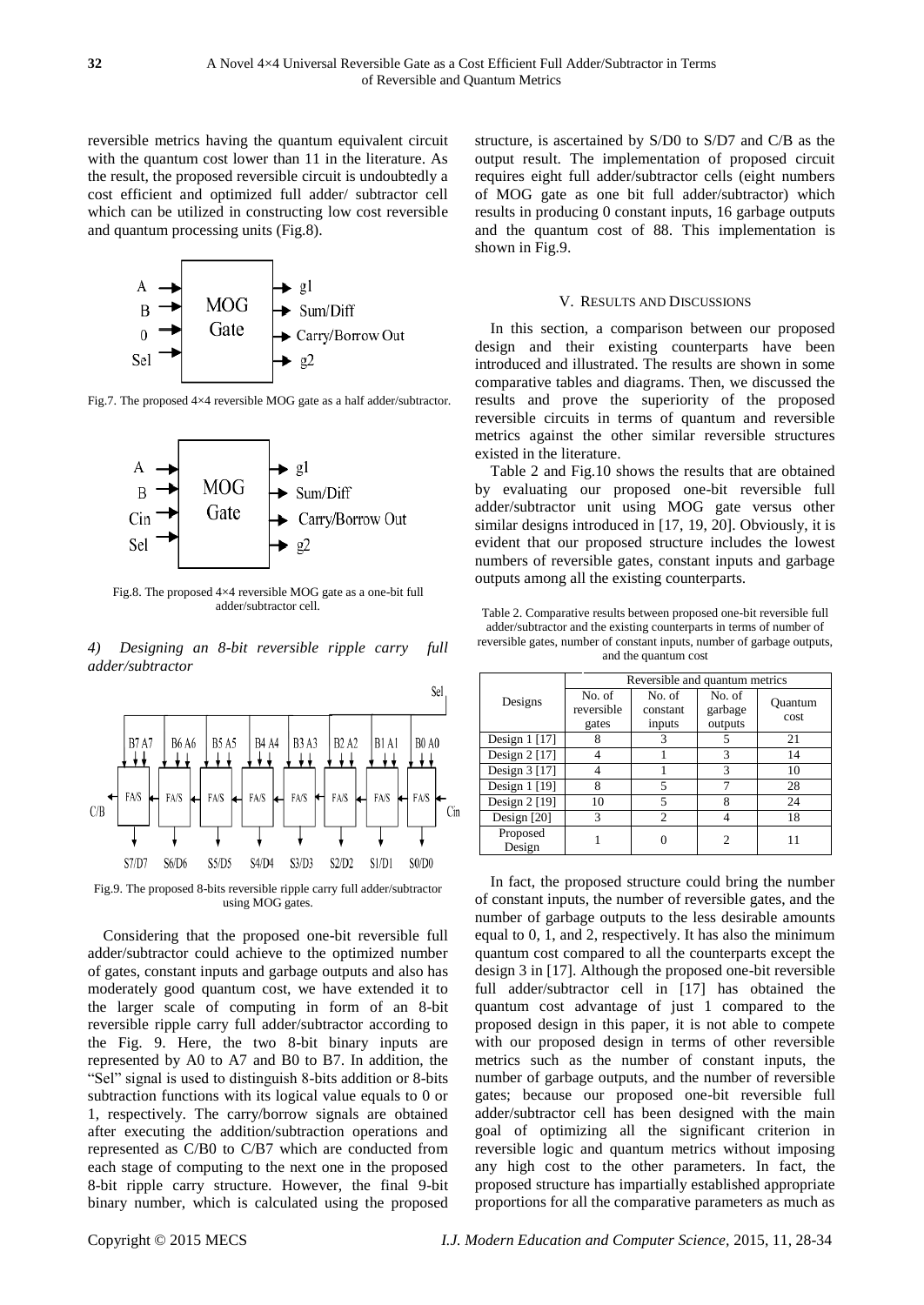possible.

As a result, it can be considered as a completely optimized structure in terms of all reversible and quantum metrics exist in the table. In addition, a comparison between our proposed 8-bit reversible ripple carry full adder/subtractor and other similar eight-bits structures has been depicted in Table 3 and Fig. 11 in terms of the number of constant inputs, the number of garbage outputs, the number of reversible gates and the quantum cost.



Fig.10. Comparative results between proposed one-bit reversible full adder/subtractor and the existing counterparts in terms of number of reversible gates, number of constant inputs, number of garbage outputs, and the quantum cost.



Fig.11. Comparative results between proposed 8-bits reversible ripple carry full adder/subtractor and the existing counterparts in terms of number of reversible gates, number of constant inputs, number of garbage outputs, and the quantum cost.

Table 3. Comparative results between proposed 8-bits reversible full adder/subtractor and the existing counterparts in terms of number of reversible gates, number of constant inputs, number of garbage outputs, and the quantum cost.

|                    | Reversible and quantum metrics |                              |                              |                 |  |  |
|--------------------|--------------------------------|------------------------------|------------------------------|-----------------|--|--|
| Designs            | No. of<br>reversible<br>gates  | No. of<br>constant<br>inputs | No. of<br>garbage<br>outputs | Ouantum<br>cost |  |  |
| Design 1 [17]      | 60                             | 23                           | 38                           | 159             |  |  |
| Design $2$ [17]    | 31                             | 8                            | 23                           | 106             |  |  |
| Design $3$ [17]    | 31                             | 8                            | 23                           | 76              |  |  |
| Design $1$ [19]    | 56                             | 34                           | 42                           | 192             |  |  |
| Design $2$ [19]    | 62                             | 34                           | 48                           | 168             |  |  |
| Design $[20]$      | 23                             | 16                           | 24                           | 138             |  |  |
| Proposed<br>Design | 8                              |                              | 16                           | 88              |  |  |

The results also show the superiority of our proposed 8-bit circuit compared to other existing structures in optimizing all the metrics considering a trade-off between reversible and quantum parameters specially the quantum cost.

#### VI. CONCLUSION

Reversible logic has found promising applications in various fields of study such as low power digital designs, quantum computing, digital signal processing and nanotechnology based systems, in recent years. We have proposed a new universal 4×4 reversible logic gate named as MOG which is able to work as various digital reversible building blocks like half adder/subtractor, onebit full adder/subtractor cell, and 8-bits ripple carry full adder/subtractor circuit.

The quantum representation of MOG gate have been also designed with the minimum possible quantum cost of 11. It has been proved via comparative tables that our proposed reversible full adder/subtractor units, in both one-bit and 8-bit scales, totally improve in terms of the reversible and quantum metrics such as number of reversible gates, number of constant inputs, number of garbage outputs, and the quantum cost compared to the existing counterparts. In addition, the proposed one-bit reversible full adder/subtractor has achieved to an optimized quantity for each of significant criterion even by its own, in this manner.

#### **REFERENCES**

- [1] M. R. Reshadinezhad, M. H. Moaiyeri, and K. Navi, "An energy-efficient full adder cell using CNFET technology," *IEICE transactions on electronics*, vol. 95, no. 4, 2012, pp. 744-751.
- [2] K. Navi, A. Doostaregan, M. H. Moaiyeri, O. Hashempour, "A hardware-friendly arithmetic method and efficientimplementations for designing digital fazzy adders," *Fuzzy Sets and Systems*, vol. 185, no.1, pp. 111- 124, 2011.
- [3] M. R. Reshadinezhad, N. Charmchi, K. Navi," Design and Implementation of a Three-operand Multiplier through